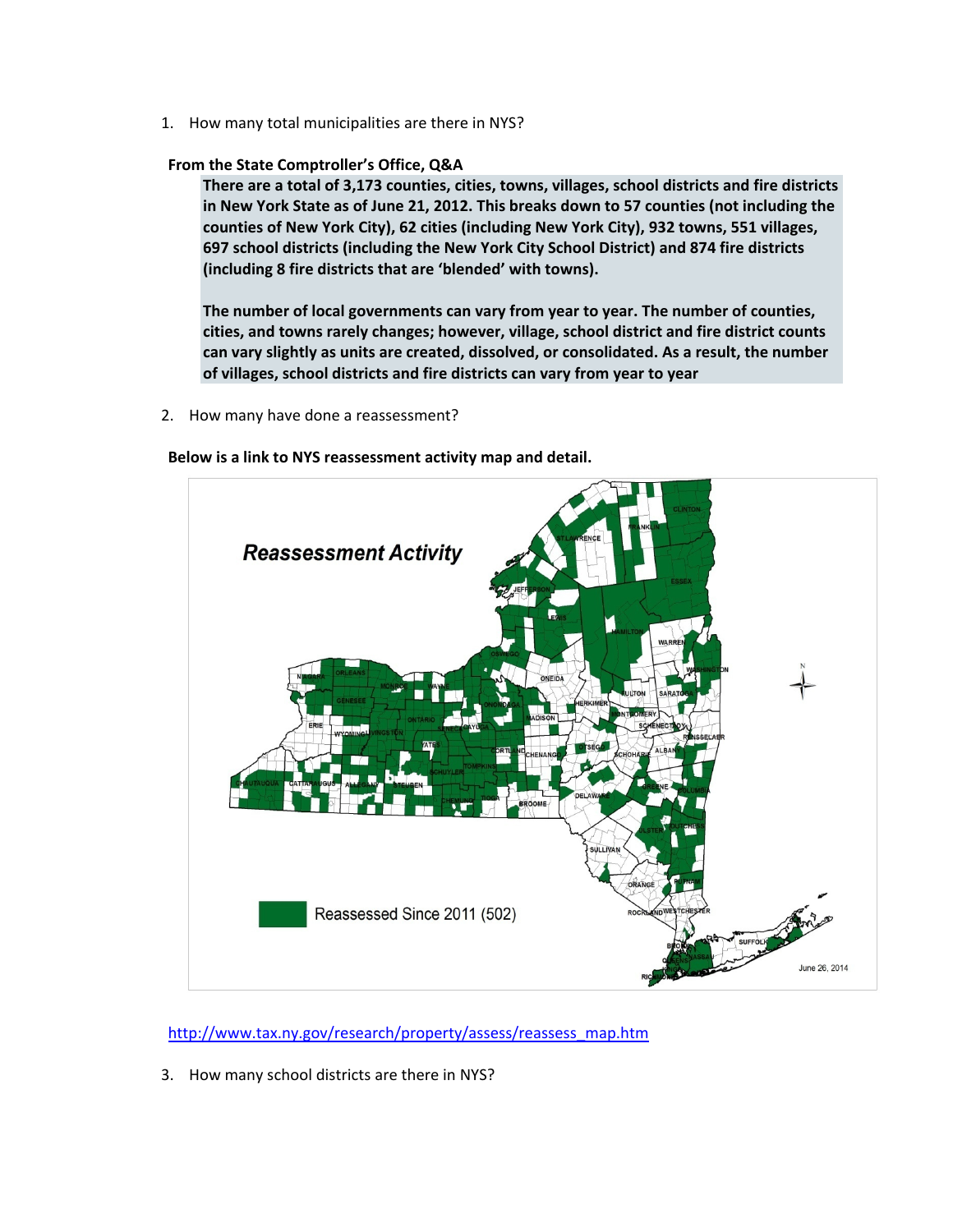#### **697 as per NYS Comptroller.**

4. Can the Town elect to use Homestead at a later date, for example 2018 once the reval is done rather than 2016 or 2017?

## **Homestead can only be adopted during a reassessment roll year.**

5. **IF** we institute Homestead, how often are re‐assessments?

# **Homestead or not, the plan is to maintain assessments at full value with annual updates and cyclical reappraisal once every 4 years, as per recommended NYS guidelines.**

6. Isn't my property value in part dependent upon the level of service provided? Will there be an increase in services provided if my taxes rise?

### **Question 1**

**The services provided, HOA fees, location, amenities, etc.. are reflected in the price a buyer is** willing to pay for a unit in an open market. In other words, it is reflected in the selling prices.

### **Question 2**

**That will require a case by case analysis. Condominium Declaration may still determine answers to these questions. However, Homestead does not legally change the Town's obligations to provide or not provide those services.**

7. A lot of condo owners are "snow birds" and are out of Town. How will their properties be dealt with?

**Owners should call for an appointment when they return in the spring. Chances are, the data** mailers will be just going out for them at that time. Alternatively, they can call now before **they leave (if they haven't already).**

8. Press is reporting how sales are strengthening. How will Tyler factor this in?

We capture the market as of a given point in time  $-$  for Ossining, that will be July 1, 2015. We will analyze sales in the 2 year period prior to that date, so July 1, 2013 to July 1, 2015. If sales **are appreciating or depreciating during that time, we will apply a time trend factor to reflect the market as of July 1, 2015.** 

9. What is the full price of Tyler and the Monitor group?

| <b>Tyler</b>              | \$1,257,110 |        |
|---------------------------|-------------|--------|
| <b>Haberman (Monitor)</b> | S.          | 98,900 |

10. Why need access to condos when it is all in the prospectus?

**The purpose of the interior inspection is to verify current inventory, quality and condition. In the event an assessor is unable to accurately appraise a parcel of real property without an inspection of the property, and access to the property is denied by the taxpayer, the assessor**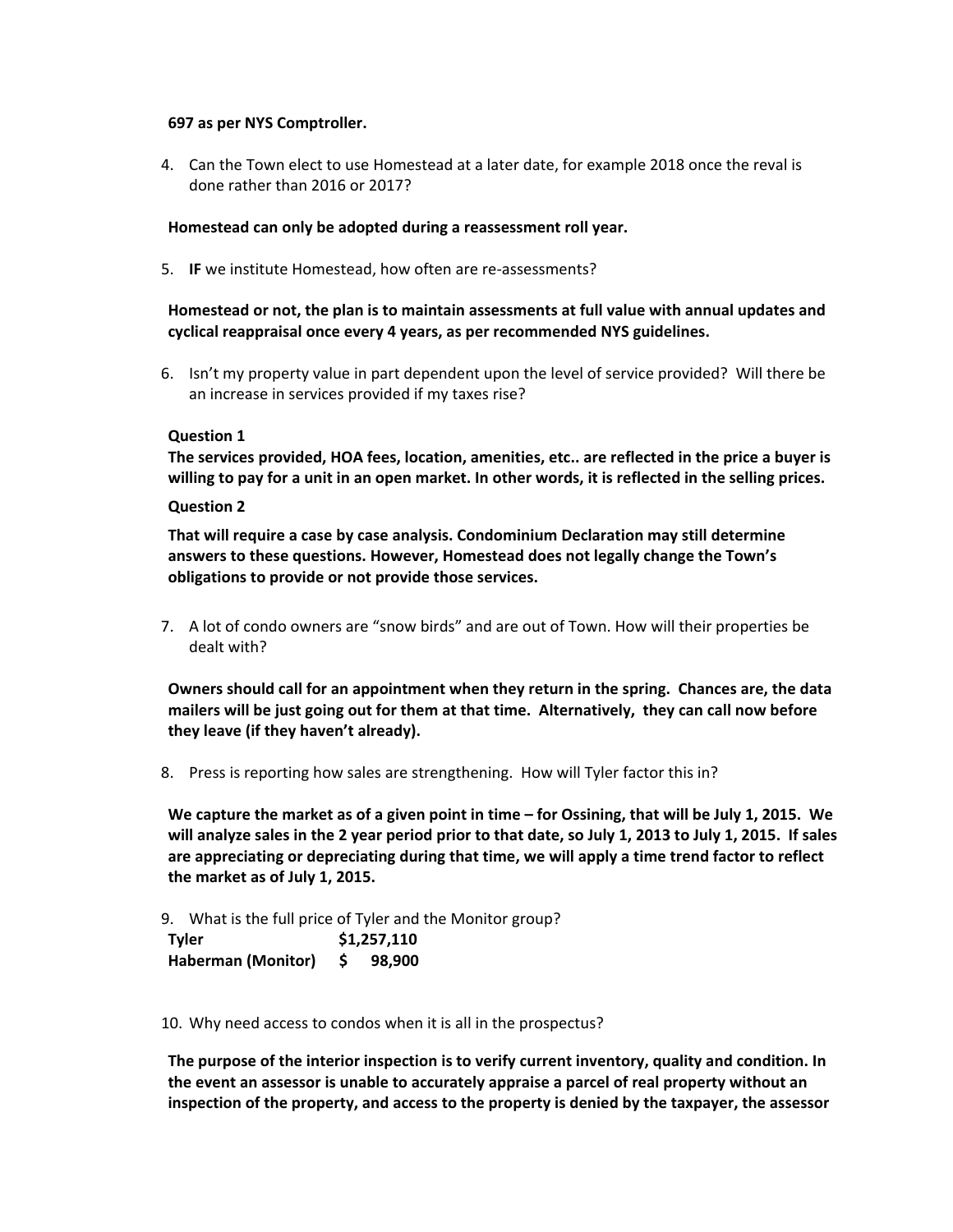**would nevertheless have to arrive at an appraised value which most nearly reflects the probable value of the property. Such an appraisal of residential real property could be based on the improvements found in similar homes, an estimate of the interior of a home by third persons who have been there, or any other reasonable method calculated to aid the assessor under these circumstances.**

11. Many individual unit owners in my development have upgraded their bathrooms and kitchens. I have not. Will my unit be valued the same as theirs?

**We collect data regarding these factors and will analyze if there is a measurable impact on sales prices. If so, then we will make the appropriate adjustment based on the data for each unit – whether it sold or not.**

12. How do you set the value of individual condo units, if you don't look at the individual units?

**When calculating the income approach, we treat the entire complex as if it were an apartment complex and apply a single value which is then allocated based on % common ownership.** 

**For the Sales Comparison approach, we value the individual units based on sales of similar units within the complex.**

13. Does the contract with Tyler involve, in any way, the use of Tyler's Orion Software?

**For this project we are using IASWorld. IAS stands for Integrated Assessment System – integrated because it is both a CAMA and Admin system. CAMA calculates value (Computer Assisted Mass Appraisal), while Admin handles assessments including exemptions.** 

14. What are the factors the Town will consider in deciding to adopt Homestead?

- **The tax shift from commercial to residential class**
- **Many of our condo owners are on fixed incomes**
- **The impact on property values and sales on both condo and single – three family homes**
- **The internal services paid for by Condo owners**
- **How the Village's elected officials and the School Boards will consider the Homestead option**
- **The amount of extra work for the Assessor's Office with the assessment roll due to multiple values for condos**
- **The need to manage at least two different tax levels (residential and commercial) while being fair and equitable to all**
- **This would not affect County taxes paid by condos‐ they would continue to be valued on the income approach for the purposes of calculating County tax**
- **Business community impact – we must protect and grow our commercial base**
- **Ultimately what is best for all the residents and commercial property owners in the entire Town of Ossining**